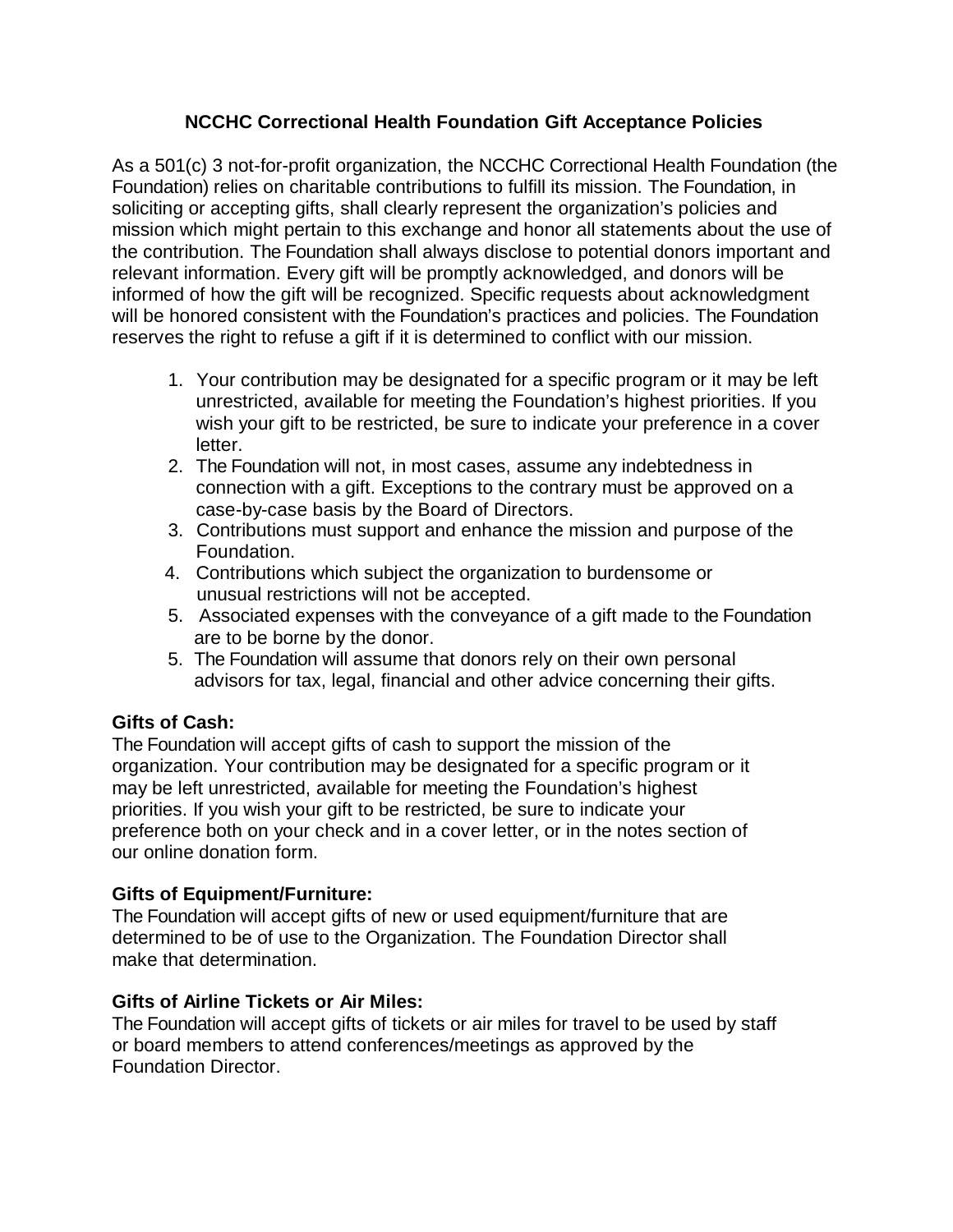#### **Gifts of Securities:**

The Foundation will accept gifts of publicly traded securities, including stocks, mutual funds, municipal and corporate bonds, and treasury bills and notes. Foundation staff and/or advisors will verify the ownership of the security, handle the transfer of ownership, and establish a value for deferred gift calculation purposes, as well as handle the sale, liquidation and/or investment processes related to securities. Such gifts will be reviewed by the Board of Directors and such securities shall be sold immediately upon receipt.

### **Gifts of Real Estate:**

Real estate gifts can include personal residences, rental properties, office buildings, land, and other structures. As real estate can be highly illiquid, costly to maintain, and have pre-existing conditions attached to it, any gifts of real estate will be scrutinized and the decision to accept or decline the gift will be made by the Board of Directors.

The property shall be physically inspected by a representative of the Foundation along with a property management consultant. The inspection is to identify any environmental, financial, legal, marketing or public relations risks, hazards or liabilities. If deemed necessary by the consultant, an environmental survey may be recommended before a gift can be accepted. If need be, a building inspector may also be engaged. The cost of the survey(s) shall be borne by the donor. Upon review of the survey(s), the consultant shall recommend whether to accept or decline the gift.

Unless otherwise negotiated, gifts of property will be converted into cash at the earliest opportunity keeping in mind current market conditions and the use of property in the accomplishments of the mission of the Foundation. Gifts that may expose the Foundation to material or personal liabilities as owners of the property will not be accepted. If property is encumbered by indebtedness, the donor will be requested to provide for the payment of carrying costs until the property is liquidated.

Donors of real estate will be required to sign a statement attesting, among other things, that they are the true owners of the property, that they have the power to covey the property, that such conveyance is not being made to dissipate an estate's assets or evade responsibilities, that such conveyance is not a fraudulent conveyance under the law, and agreeing to pay all attorney's fees, costs and any judgment or settlement if the Foundation is drawn into litigation, or threatened with litigation, as a result of the conveyance.

### **Gifts of Personal Property:**

Potential contributions include art, antiques, jewelry, automobiles, etc. Foundation staff or professional advisors, when appropriate, will review the marketability, accurateness of appraisal and capabilities of the Foundation to safeguard these assets until liquidation. Serious valuation problems exist in several proposed gifts of personal property, especially with art or other "collectibles." Efforts must be made to obtain a bona fide appraisal or documentation of fair market value before the gift can be accepted.